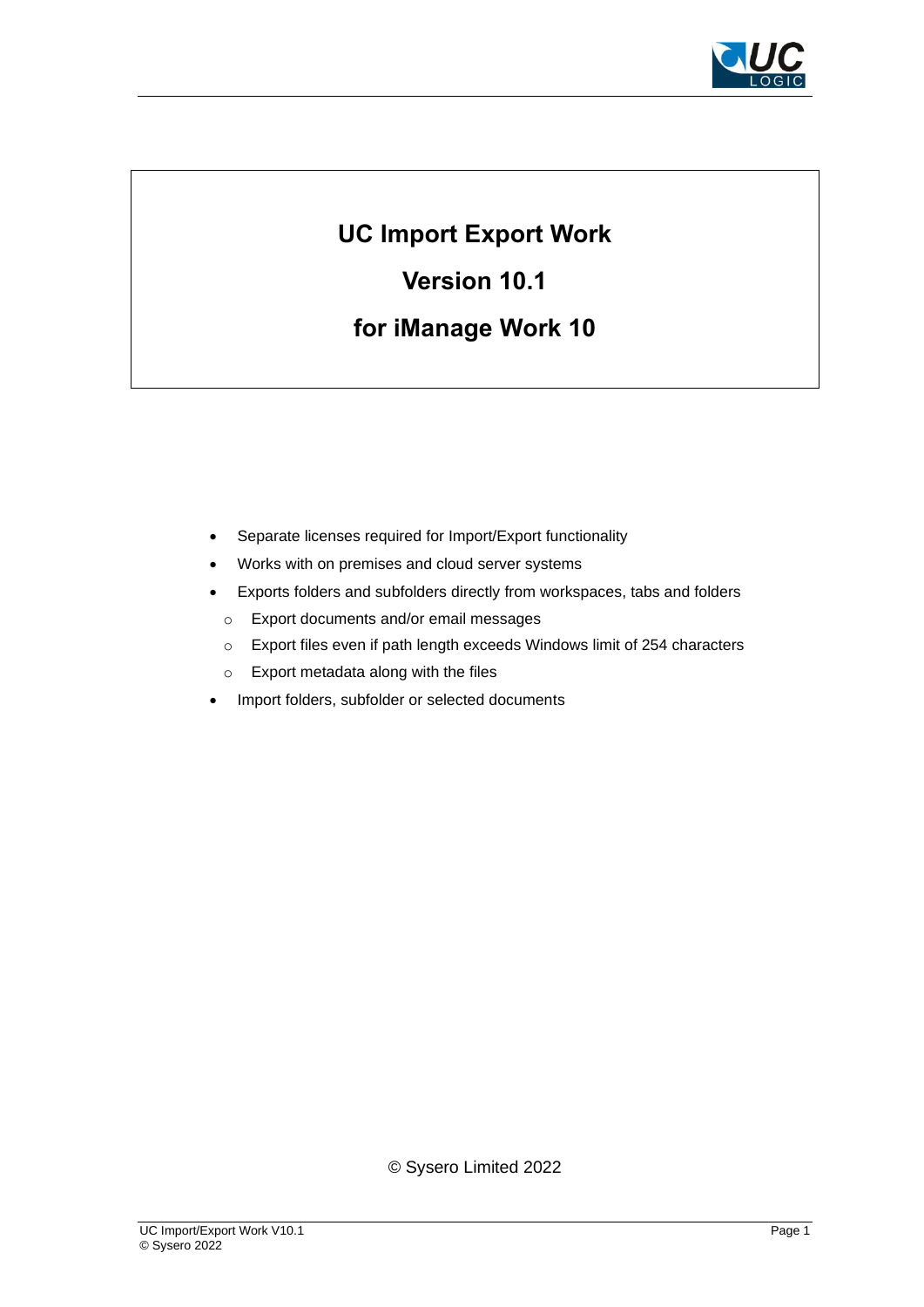

# **Contents**

|  | 3.6 Creating the Control Centre Application to support iManage logins 15 |  |
|--|--------------------------------------------------------------------------|--|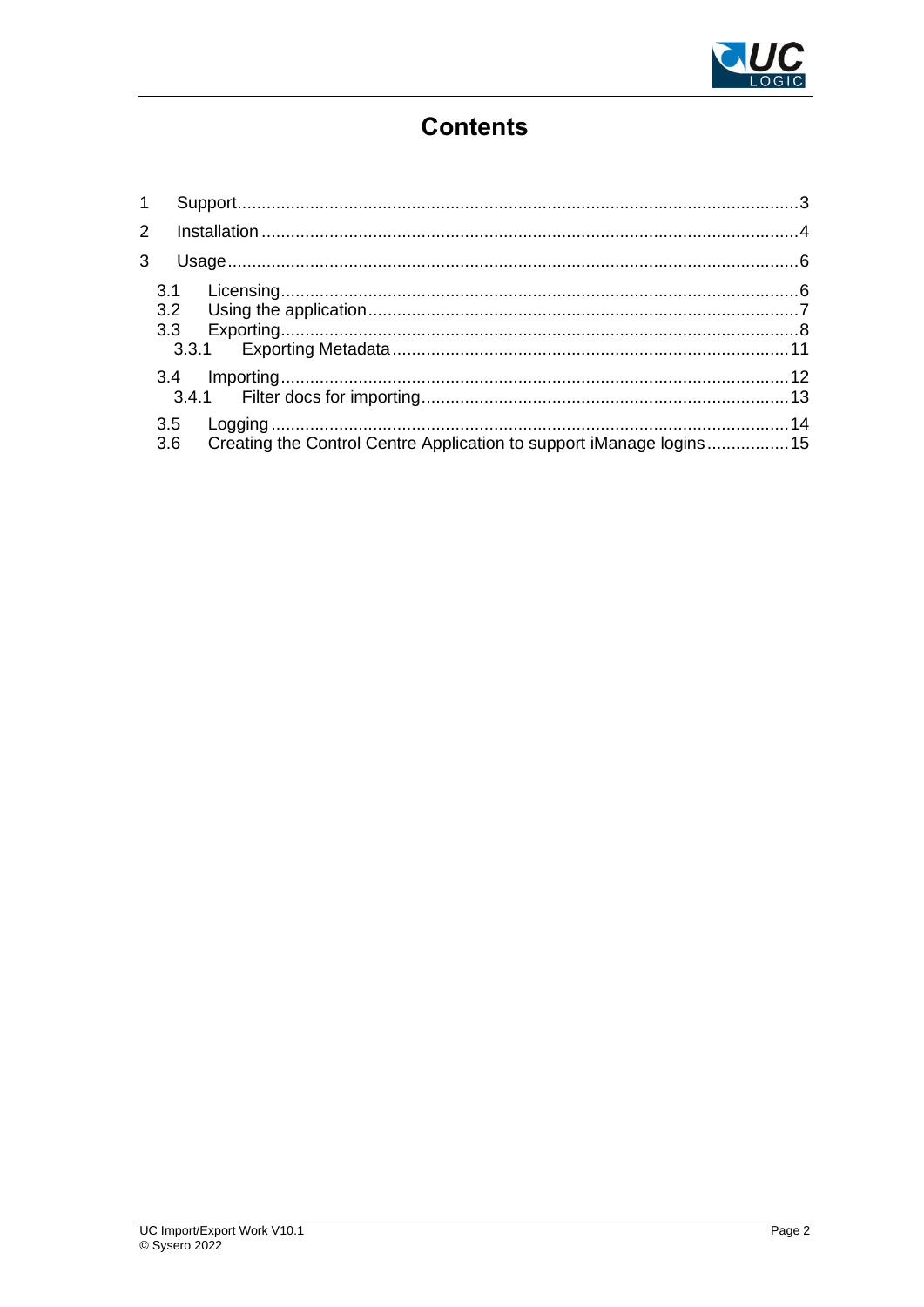

## <span id="page-2-0"></span>**1 Support**

For support, please contact support@uclogic.com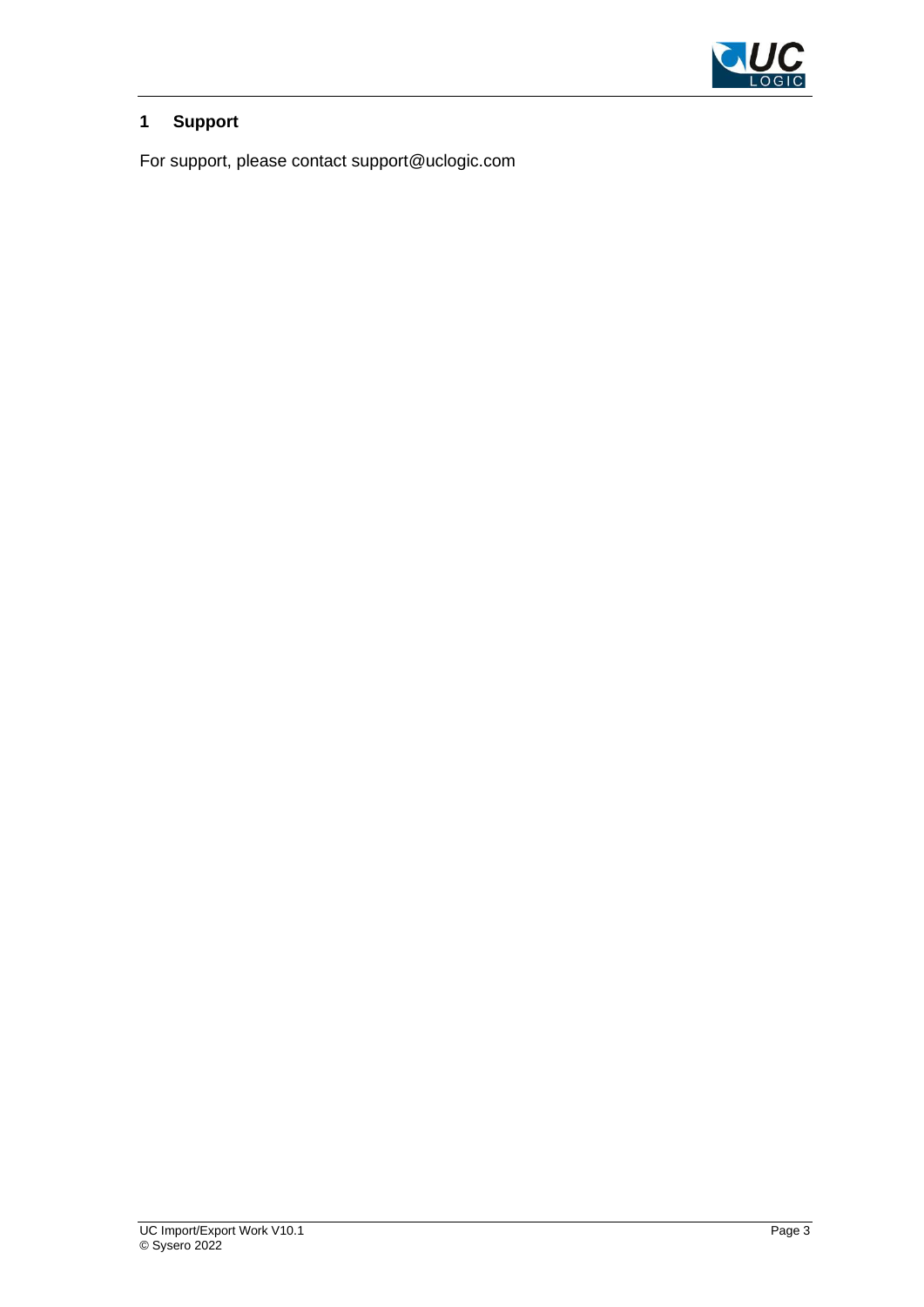

## <span id="page-3-0"></span>**2 Installation**

Run the setup.exe and follow instructions

| x<br>谩<br><b>UCImportExportWork</b>                                                                                                                                                                                                                                                                   |
|-------------------------------------------------------------------------------------------------------------------------------------------------------------------------------------------------------------------------------------------------------------------------------------------------------|
| Welcome to the UCImportExportWork Setup<br>Wizard                                                                                                                                                                                                                                                     |
| The installer will guide you through the steps required to install UCImportExportWork on your<br>computer.                                                                                                                                                                                            |
|                                                                                                                                                                                                                                                                                                       |
| WARNING: This computer program is protected by copyright law and international treaties.<br>Unauthorized duplication or distribution of this program, or any portion of it, may result in severe civil<br>or criminal penalties, and will be prosecuted to the maximum extent possible under the law. |
| Cancel<br>Next ><br>< Back                                                                                                                                                                                                                                                                            |
| x                                                                                                                                                                                                                                                                                                     |
| 谩<br><b>UCImportExportWork</b><br><b>Select Installation Folder</b>                                                                                                                                                                                                                                   |
|                                                                                                                                                                                                                                                                                                       |
|                                                                                                                                                                                                                                                                                                       |
| The installer will install UCImportExportWork to the following folder.<br>To install in this folder, click "Next". To install to a different folder, enter it below or click "Browse"                                                                                                                 |
|                                                                                                                                                                                                                                                                                                       |
| Folder:<br>C:\Program Files\Sysero\UCImportExportWork\<br>Browse                                                                                                                                                                                                                                      |
| Disk Cost                                                                                                                                                                                                                                                                                             |
| Install UCImportExportWork for yourself, or for anyone who uses this computer:                                                                                                                                                                                                                        |
| <b>◎</b> Everyone                                                                                                                                                                                                                                                                                     |

 $\overline{<\underline{B}}$ ack $\overline{<\underline{B}}$ 

 $N$ ext >

Cancel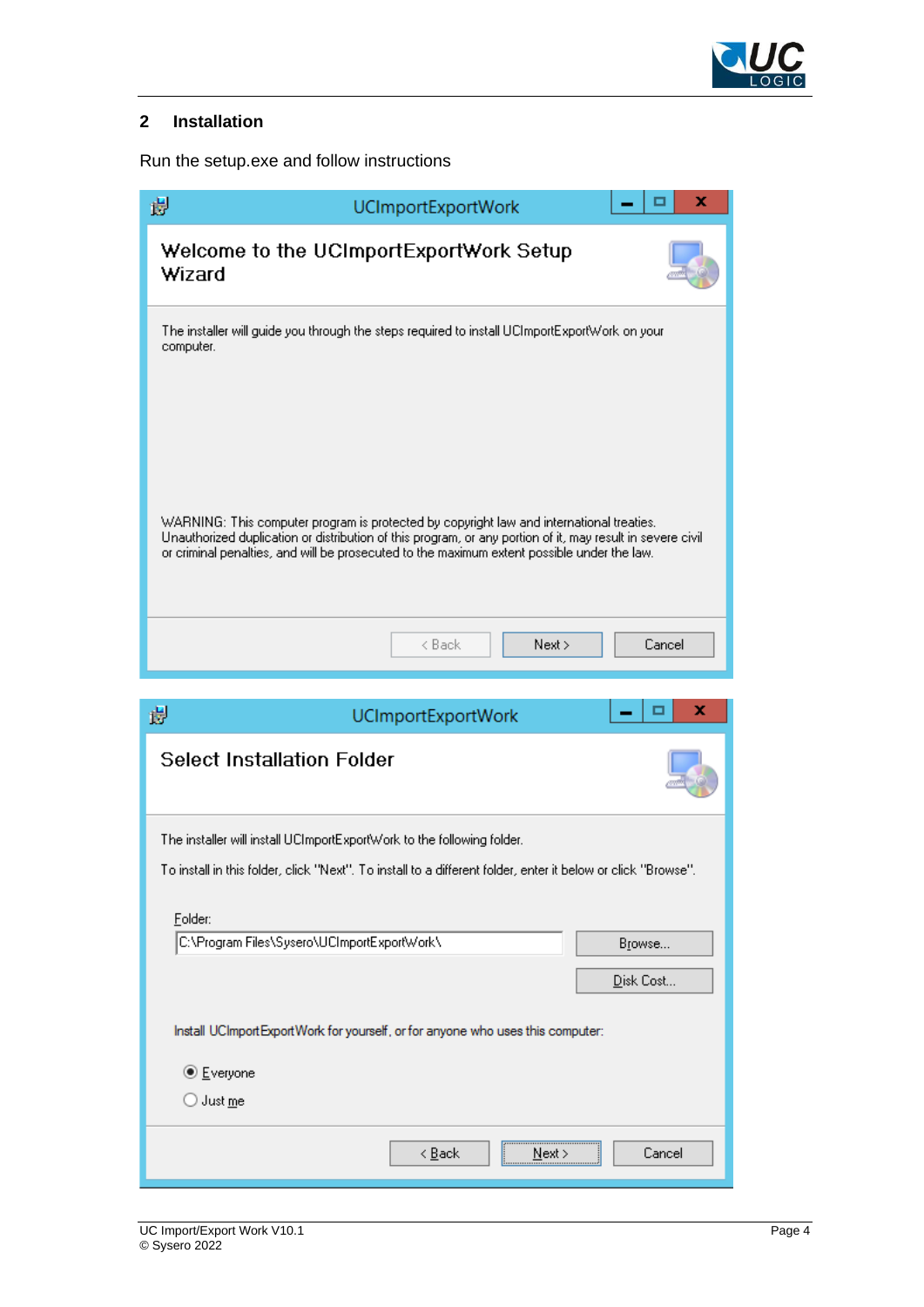

## The installation will create an application under Sysero

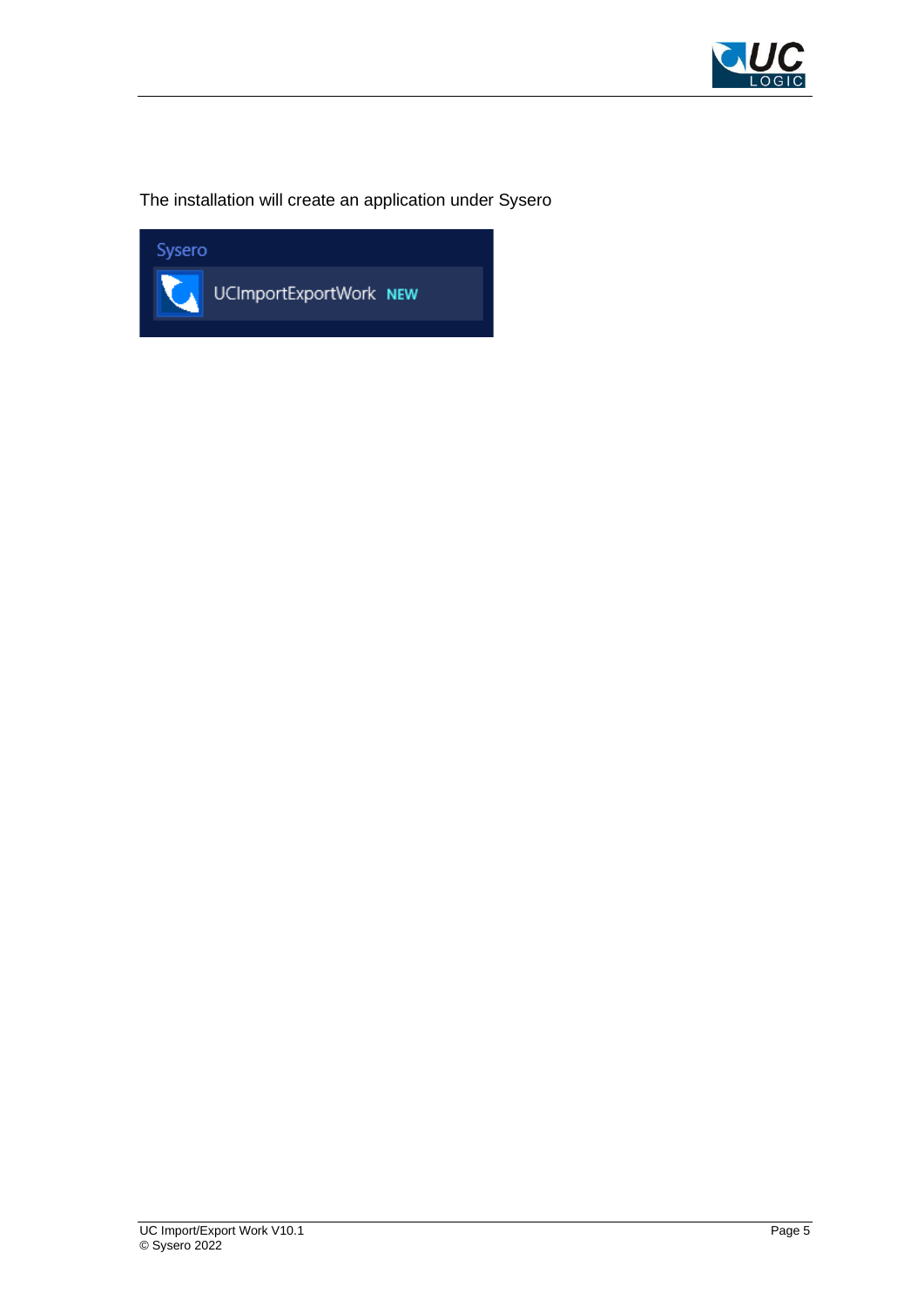

### <span id="page-5-0"></span>**3 Usage**

#### <span id="page-5-1"></span>**3.1 Licensing**

When you first launch the application, it will check to see if you have any valid licenses. This requires access to the internet to validate the license. If a valid license is found, the menu bar will display the license details. The Import and Export functionality are covered by two separate licenses. Depending on what you have purchased the licenses will be displayed.

If you do not have a valid license or your previous license has expired the functionality of exporting will be limited to 10 docs per folder and importing will be limited to 10 docs per folder. This allows you to test the functionality before committing to a purchase of either or both licenses.

| Licenses for uclogicfiles.com                   |  |
|-------------------------------------------------|--|
| Export License expired on 13 January 2022       |  |
| Import license online - expires 13 January 2024 |  |

Initially the license will show as online, once it is validated a local copy of the license will be created in the %appdata%\ucimportexportWork directory. The next time the app is loaded it will show as local

The expiry date will show when the license will stop unless it is renewed. If the expiry date is reached the app will check online to see if there is an updated license and download this if once is found.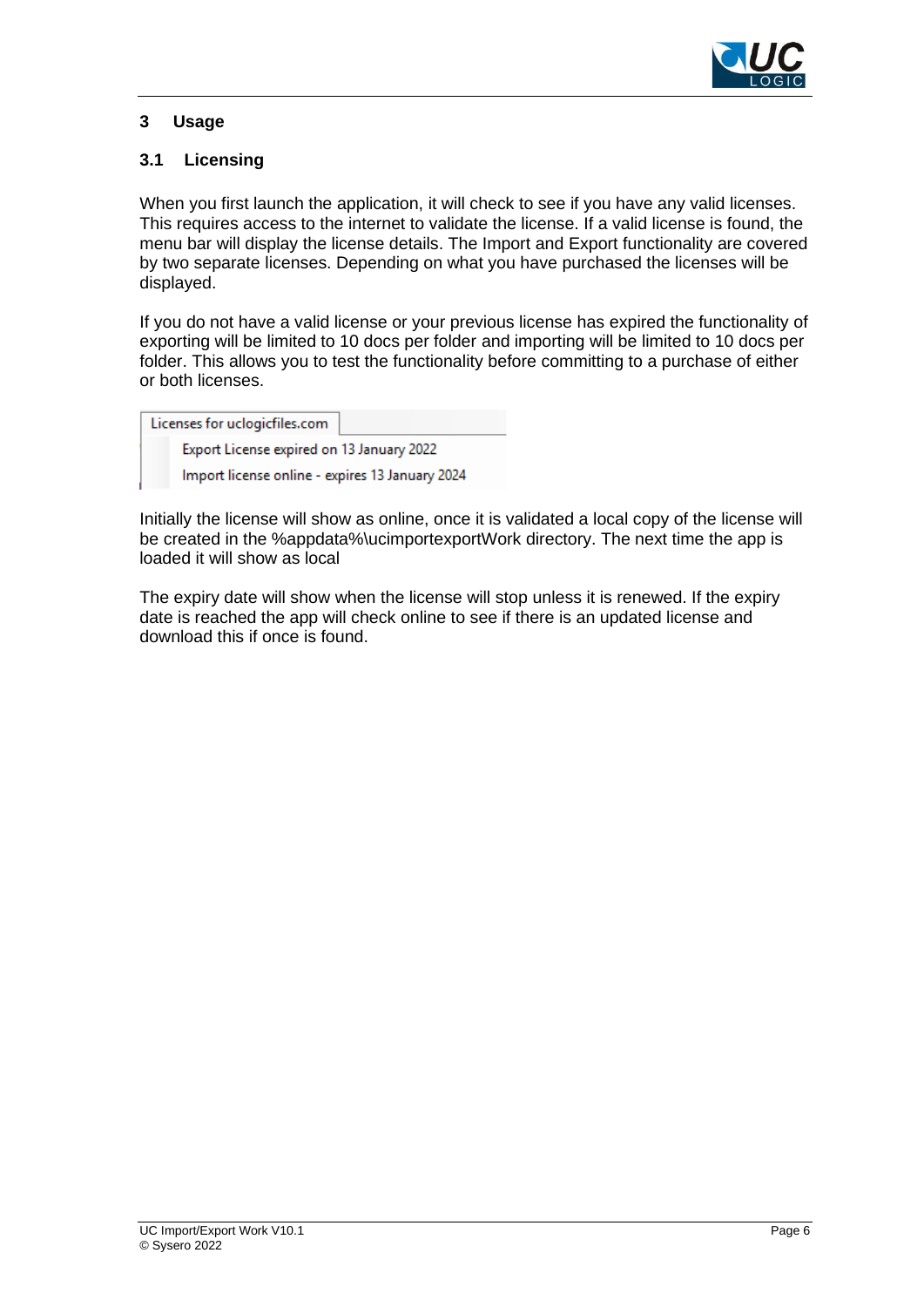

#### <span id="page-6-0"></span>**3.2 Using the application**

Enter the server url to connect to the iManage system, use the following format:

https://{imanage server name}

for example:

|            | UC Import/Export Work         |         |                  |              |  |  |  |  |
|------------|-------------------------------|---------|------------------|--------------|--|--|--|--|
| Exit       | Licenses for uclogicfiles.com |         |                  |              |  |  |  |  |
| Connection | <b>Trusted login</b>          | O OAuth | iManage login    | Auto connect |  |  |  |  |
| User ID    |                               |         | iManage password |              |  |  |  |  |
| Server URL | https://ws10.uclogicfiles.com |         |                  | Connect      |  |  |  |  |

There are three methods to connect to the iManage system

- Trusted Login
- OAuth Login (this should be the one to use if you are connecting to the iManage cloud (https://cloudimanage.com)
- iManage Login

If you use the trusted login method, you will automatically be logged into iManage as the user you are currently logged into on Windows.

If you choose the iManage login you will need to provide the iManage user id and iManage password and your system administrators will have to create a control centre application (see section [3.4\)](#page-11-0)

Click Connect, if you are successfully connected the application will display your My Matters, Recent Matters and Favourites:

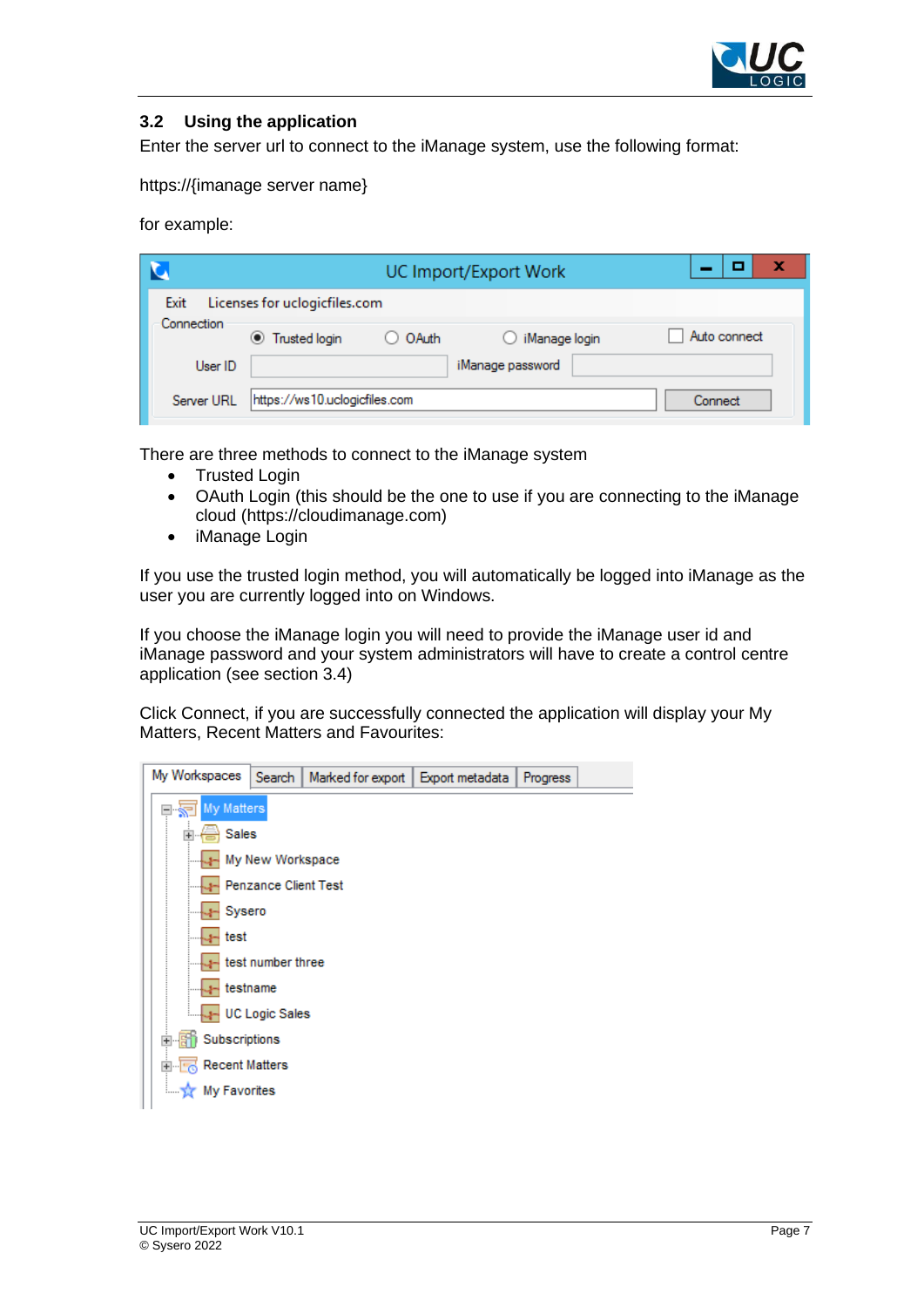

### <span id="page-7-0"></span>**3.3 Exporting**

Complete the export options: select the location for the export and check the options to export documents, emails, attachments and versions.

Select the option to export attachments if you want to get an individual file copy of each email attachment. Even if you don't select to export the attachments, the exported email will still contain the attachments embedded in the email file.

You can choose to export orphaned documents, which are documents that match the client/matter fields of the workspace but are not in any of the workspace folders.

The following applies when exporting folders:

- Files will be exported in the same structure as appears in the folders.
- Filenames will use the document description from the document profile.
- If you are exporting a large number of nested folders, as there may be an operating system limit to length of the path and filename that can be created. If this limit is reached the file will be exported to a special folder called Extra beneath the root export folder.
- All documents will be exported from a folder, regardless of how many documents are displayed in the folder by the client.

You can export directly from the My Matters, Recent Matters or Favourites folders by right clicking a folder and selecting Export Now





This can be done from any sub folder to export either a specific workspace or folder. Double click a folder to expand the sub folders beneath it.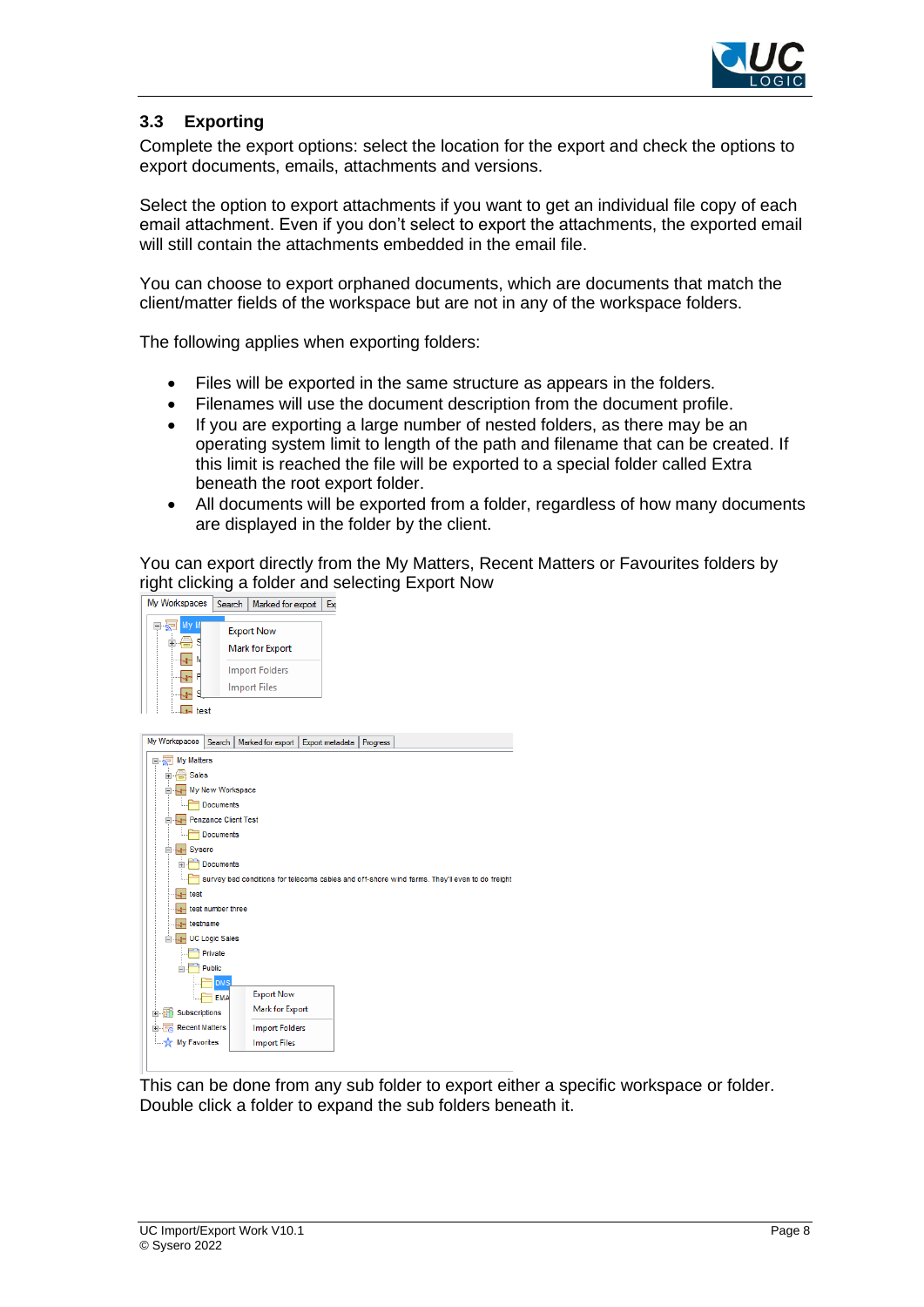

To mark workspaces/folders for export, select the option to Mark for Export, this will add the selection to the Marked for Export Tab, for example:

|          | My Workspaces   Search        | Marked for export   Export metadata   Progress |  |  |
|----------|-------------------------------|------------------------------------------------|--|--|
| I Sysero | <mark>∖ज</mark> ़ा My Matters |                                                |  |  |

The whole of My Matters plus the Sysero workspace will be exported. If a workspace is selected multiple times, it will only be exported once.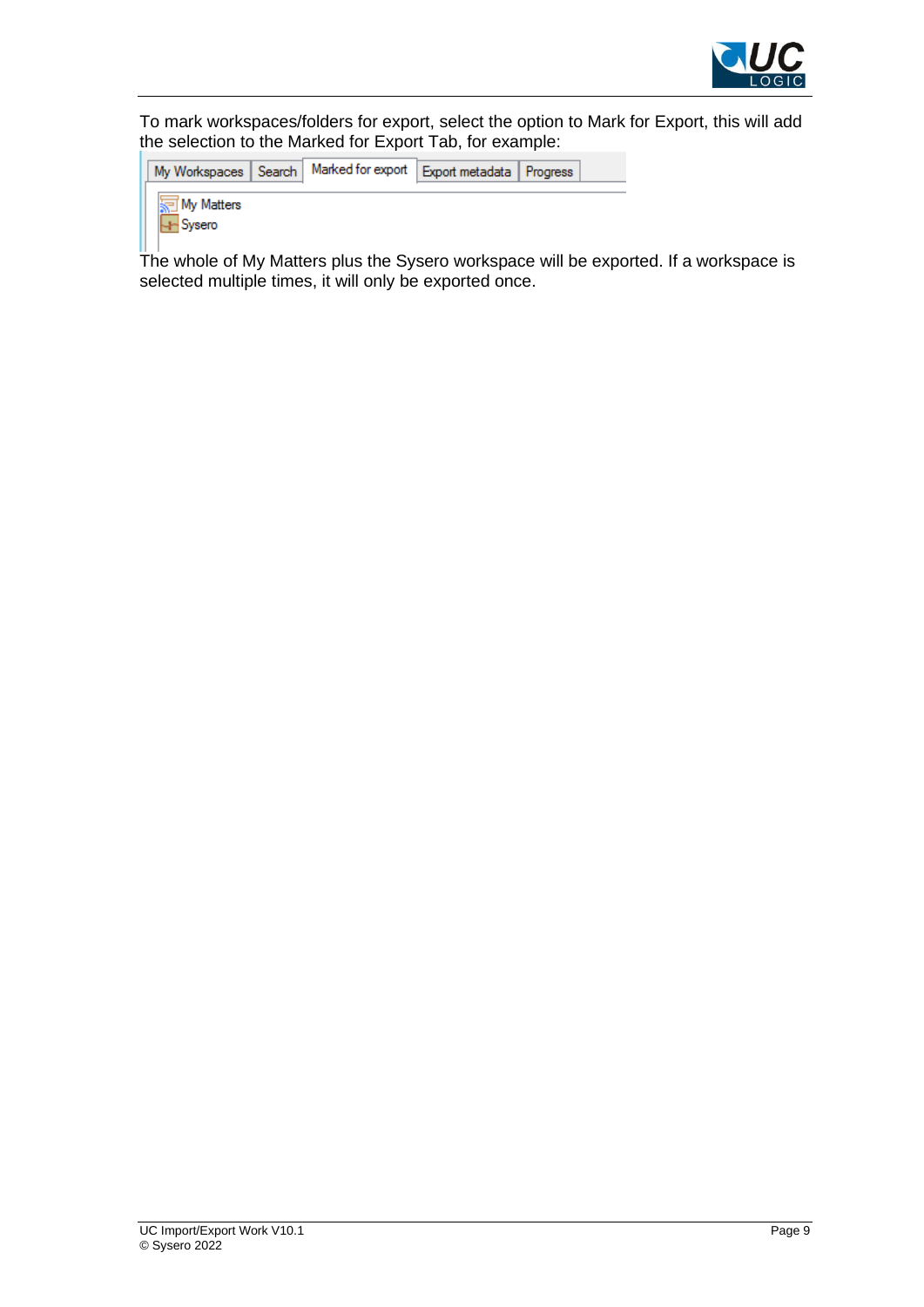

|                | It is also possible to search for workspaces to be exported using the Search tab |   |                                     |                                     |  |  |  |  |
|----------------|----------------------------------------------------------------------------------|---|-------------------------------------|-------------------------------------|--|--|--|--|
| My Workspaces  | Search                                                                           |   | Marked for export   Export metadata | Progress                            |  |  |  |  |
|                | Search for workspaces                                                            |   |                                     |                                     |  |  |  |  |
| Database       | <b>LONDON</b>                                                                    | ٧ | name/description                    |                                     |  |  |  |  |
| Field          | v                                                                                |   | Search for                          |                                     |  |  |  |  |
| Field          | v                                                                                |   | Search for                          |                                     |  |  |  |  |
| Field          |                                                                                  | ٧ | Search for                          |                                     |  |  |  |  |
|                |                                                                                  |   |                                     | Add search to marked list<br>Search |  |  |  |  |
| Workspace Name |                                                                                  |   |                                     |                                     |  |  |  |  |
|                |                                                                                  |   |                                     |                                     |  |  |  |  |
|                |                                                                                  |   |                                     |                                     |  |  |  |  |
|                |                                                                                  |   |                                     |                                     |  |  |  |  |

To search, select the database (note, it is not possible to search all database in one search, but you can perform multiple searches and add these to the Marked for Export List)

There searches can be performed on the following fields:

- Name/description enter the text to search for which appears in either the workspace name or description fields.
- Custom field metadata select the custom field to search and enter the data. This has to be exact and does not support searching for partial custom field values or wild cards

Click the search button to perform the search.

From the search results you can export immediately by right clicking on the workspaces or mark them for exporting later. You can also just add the search criteria to the marked list by adding a search criteria and clicking the 'Add search to marked list button'.

This example shows two searches added to the marked for export list

| My Workspaces   Search   Marked for export   Export metadata   Progress |  |  |
|-------------------------------------------------------------------------|--|--|
| database=LONDON,anywhere=sysero,custom1=001                             |  |  |

database=PENZANCE,owner=PUPTON

The first exports all workspaces with custom1=001 in the LONDON database where the word sysero appears in either the workspace name or description

The second exports all workspaces from the PENZANCE database where the owner is **PUPTON** 

If multiple searches select the same workspace multiple times, the workspace will only be exported once.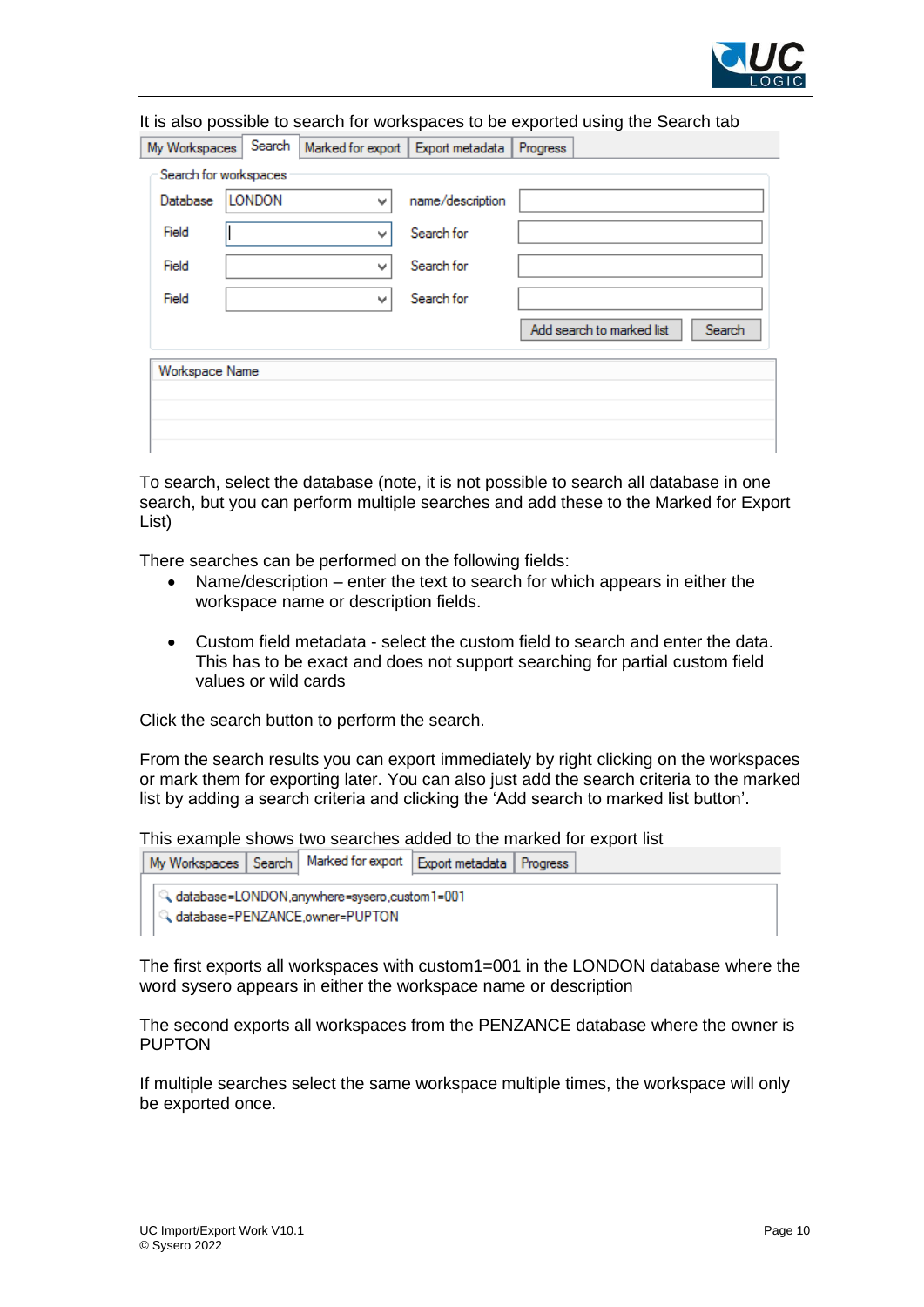

| My Workspaces                         | Search | Marked for export |   | Export metadata                 | Progress    |                |   |         |
|---------------------------------------|--------|-------------------|---|---------------------------------|-------------|----------------|---|---------|
| $\blacktriangleright$ Export metadata |        | ✔ Add Quotes      |   | $\blacktriangledown$ Header row |             | Delimiter      | Ш | v       |
| Caption                               |        |                   | Α |                                 | Caption     |                |   |         |
| Filename                              |        |                   |   |                                 | Doc. Number |                |   |         |
| Name                                  |        |                   |   |                                 | Version     |                |   |         |
| Author                                |        |                   |   |                                 | Filename    |                |   |         |
| Operator                              |        |                   | Ξ |                                 | Name        |                |   |         |
| Type                                  |        |                   |   |                                 | Author      |                |   |         |
| Class                                 |        |                   |   |                                 | Operator    |                |   |         |
| Client                                |        |                   |   |                                 | Type        |                |   |         |
| Matter                                |        |                   |   |                                 | Class       |                |   |         |
| Custom <sub>3</sub>                   |        |                   |   |                                 | Client      |                |   |         |
| Custom4                               |        |                   |   |                                 | Matter      |                |   |         |
| Custom <sub>5</sub>                   |        |                   |   |                                 | Create Date |                |   |         |
| Custom <sub>6</sub>                   |        |                   |   |                                 |             |                |   |         |
| Custom <sub>7</sub>                   |        |                   |   |                                 |             |                |   |         |
| Custom <sub>8</sub>                   |        |                   |   |                                 |             |                |   |         |
| Custom <sub>9</sub>                   |        |                   |   |                                 |             |                |   |         |
| Custom <sub>10</sub>                  |        |                   |   |                                 |             |                |   |         |
| Custom <sub>11</sub>                  |        |                   |   |                                 |             |                |   |         |
| Custom <sub>12</sub>                  |        |                   |   |                                 |             |                |   |         |
| Custom <sub>13</sub>                  |        |                   | v |                                 |             |                |   |         |
| ≺                                     | Ш      | ≻                 |   | Save                            | ≺           | $\mathbf{III}$ |   | $\,>\,$ |

## <span id="page-10-0"></span>**3.3.1 Exporting Metadata**

To export a file listing each document exported, select the Export Metadata tab.

Select the fields and options required.

If the Export Metadata is enabled a file called metadata.txt will be exported into the export location. Each time an export occurs it will append to the existing metadata file, so if you need separate metadata files for each export it is advised to export to new directories each time so a new metadata.txt file will be created.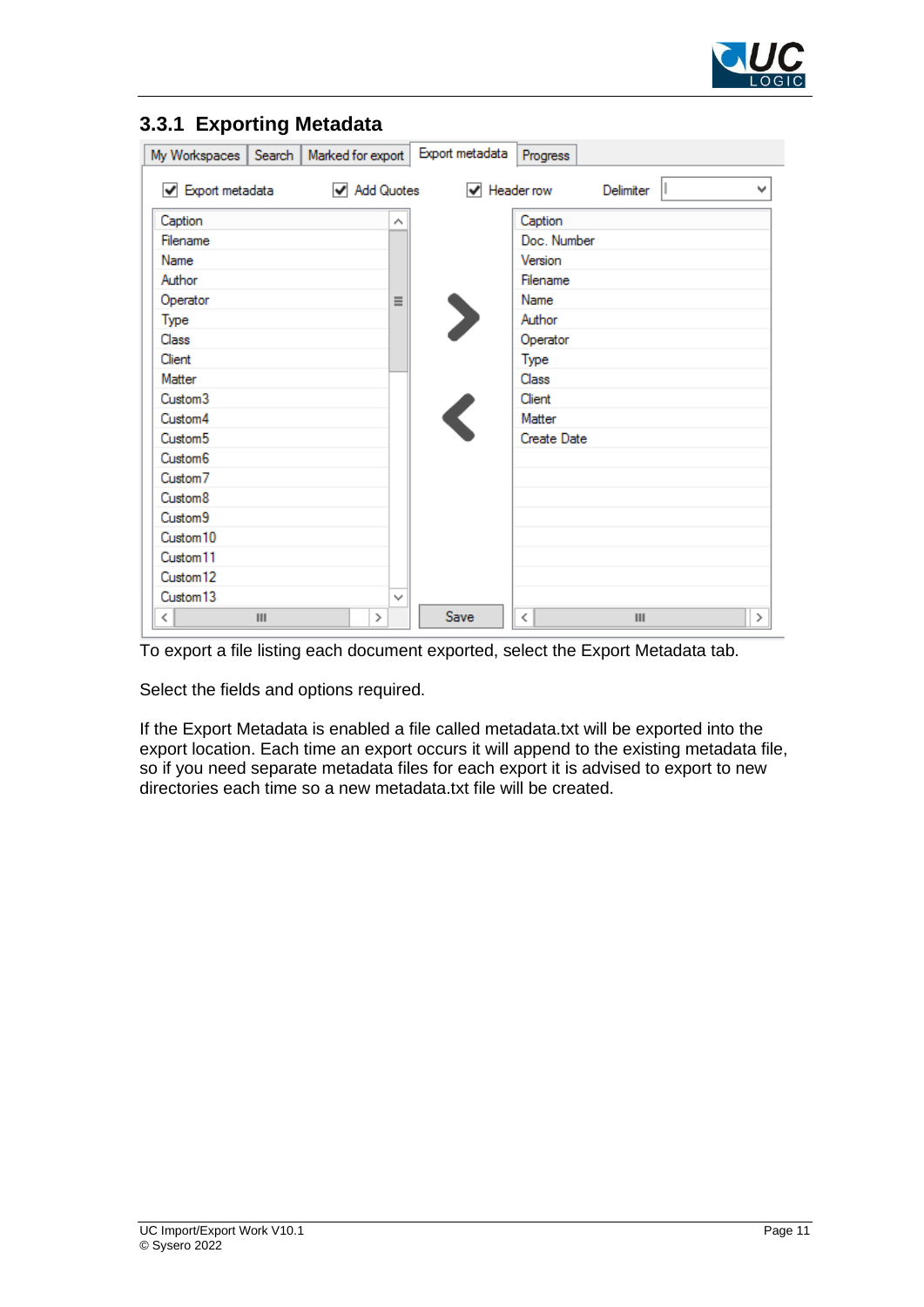

### <span id="page-11-0"></span>**3.4 Importing**

| Complete the import options |                                                     |                                                  |  |  |  |  |  |  |
|-----------------------------|-----------------------------------------------------|--------------------------------------------------|--|--|--|--|--|--|
|                             | Export Options (License expired on 13 January 2022) | Import Options (License expires 13 January 2024) |  |  |  |  |  |  |
| Default doc class           | DOC.<br>v                                           | Check for duplicates (in same folder only)       |  |  |  |  |  |  |
| Default author              | <b>PUPTON</b><br>v                                  | Delete source file if duplicate found            |  |  |  |  |  |  |
|                             | $\bigcirc$ Move $\circledcirc$ Copy                 |                                                  |  |  |  |  |  |  |

The option to check for duplicates will see if an import has already happened for the document being imported. A duplicate is found if the following criteria is met:

- Filename and extension match
- Document size is identical
- File create dates match
- File edit dates match

If any of these criteria is not met then the document will be deemed to be not a duplicate and will be imported as a new document.

If the option to delete source file if a duplicate is found can be used to delete already imported documents from the source directory whilst performing a new import

Imports can either be selected files or whole folders and subfolders. The ability to do these imports is subject to having the necessary rights at the specified folder.

- Workspace Can only import folders if you have full access rights to the workspace
- Tab Can only import folders if you have read/write access to the tab
- Folder Can import documents or folders providing you have read/write access to the folder

If you do not have the necessary rights to import, the option will be greyed out from the pop-up menu.

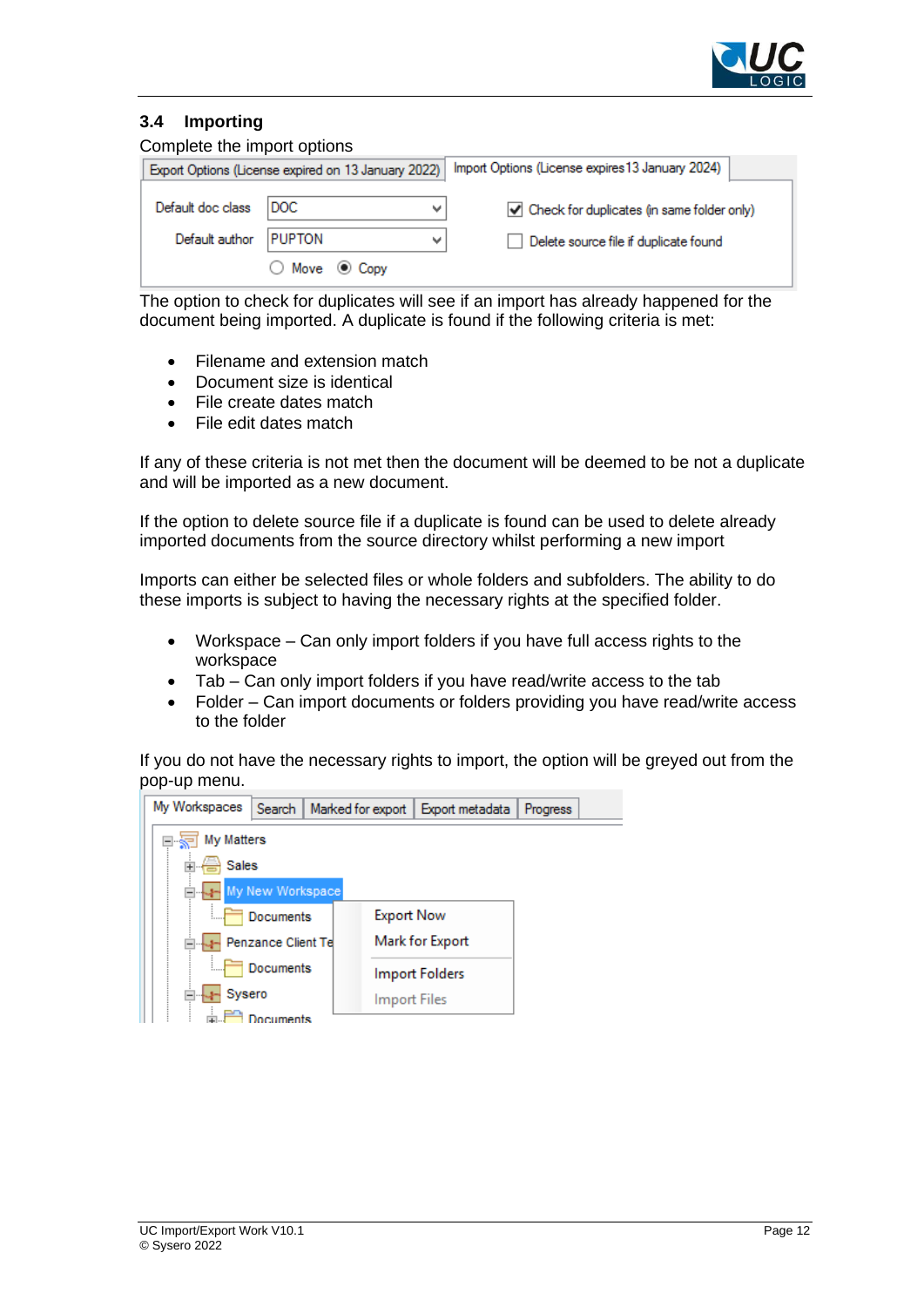

# <span id="page-12-0"></span>**3.4.1 Filter docs for importing**

Files are only imported if the extension matches one that is defined in the iManage databases. The Type table in the database administrator or control centre application defines the extensions and the corresponding Type alias to use on the profile.

| $\Box$ $\odot$      | <b>WorkSite Databases</b>                                                                      |                                        | Description                                                      | Auto                   | <b>Alias</b>              |                       |          | <b>DMS</b> Extension | <b>App Extension</b> |                                 | <b>HIPAA Compliant</b> |  |
|---------------------|------------------------------------------------------------------------------------------------|----------------------------------------|------------------------------------------------------------------|------------------------|---------------------------|-----------------------|----------|----------------------|----------------------|---------------------------------|------------------------|--|
| <b>MWEBDB</b><br>Ė. |                                                                                                | Adobe Acrobat Reader                   | Y                                                                | <b>ACROBAT</b>         |                           | %V                    |          | <b>PDF</b>           |                      | Ν                               |                        |  |
|                     | <b>E-B</b> LONDON                                                                              |                                        | <b>Windows Ansi Text</b>                                         | Y                      | <b>ANSI</b>               |                       | %V       |                      | <b>TXT</b>           |                                 | N                      |  |
|                     | <b>Diser</b>                                                                                   |                                        | <b>Windows Bitmap</b>                                            | Y                      | <b>BMP</b>                |                       | %V       |                      | <b>BMP</b>           |                                 | N                      |  |
|                     | <b>C</b> Group                                                                                 |                                        | Comma Separated Values                                           | Ν                      | <b>CSV</b>                |                       | %V       |                      | <b>CSV</b>           |                                 | N                      |  |
|                     | <b>Roles</b>                                                                                   |                                        | <b>Microsoft Excel</b>                                           | Y                      | <b>EXCEL</b>              |                       | %V       |                      | <b>XLS</b>           |                                 | N                      |  |
|                     | Ti Type                                                                                        |                                        | <b>EXCEL 2007</b>                                                | Y                      | <b>EXCELX</b>             |                       | %V       |                      | <b>XLSX</b>          |                                 | N                      |  |
|                     | <b>Class</b>                                                                                   |                                        | <b>Binary Group 3 Fax</b><br>Compuserve GIF                      | γ<br>Y                 | <b>FAX</b><br>GIF         |                       | %V<br>%V |                      | %V<br>GIF            |                                 | N<br>N                 |  |
|                     | App Setup                                                                                      |                                        | GroupWise Email                                                  | Ν                      | GW                        |                       | %V       |                      | <b>TXT</b>           |                                 | Ν                      |  |
|                     | <b>A</b> PC Locations                                                                          |                                        | <b>HTML</b>                                                      | Ν                      | <b>HTML</b>               |                       | %V       |                      | <b>HTML</b>          |                                 | Ν                      |  |
|                     | $\bigoplus$ Client                                                                             |                                        | Adobe Illustrator (AI)                                           | Y                      |                           | <b>ILLUSTRATOR-AI</b> | %V       |                      | AI                   |                                 | N                      |  |
|                     | <b>Custom3</b>                                                                                 |                                        | Joint Photographic Experts Group                                 | N                      | <b>JPEG</b>               |                       | %V       |                      | <b>JPEG</b>          |                                 | N                      |  |
|                     |                                                                                                |                                        |                                                                  |                        |                           |                       |          |                      |                      |                                 |                        |  |
|                     |                                                                                                |                                        |                                                                  |                        |                           |                       |          |                      |                      |                                 |                        |  |
| H                   | Dashboard                                                                                      | <b>File Types</b>                      |                                                                  |                        |                           |                       |          |                      |                      |                                 |                        |  |
| <b>ACCESS</b>       |                                                                                                |                                        | Configure the file types supported in your library. Help Doc [2] |                        |                           |                       |          |                      |                      |                                 |                        |  |
| ┚                   | <b>Q LONDON</b><br>Q Search file types by alias or description<br>$\checkmark$<br><b>Users</b> |                                        |                                                                  |                        | $\nabla$ Filter $\sqrt{}$ |                       |          |                      |                      | $+$ Add File Type<br>1-25 of 37 |                        |  |
| 2                   | <b>Groups</b>                                                                                  | $\Box$                                 |                                                                  |                        |                           |                       |          |                      |                      |                                 |                        |  |
| A.                  | <b>Roles</b>                                                                                   |                                        | Alias                                                            | Description            |                           | <b>DMS</b> Extension  |          | <b>App Extension</b> |                      | <b>HIPAA Compliant</b>          |                        |  |
| <b>CONTENT</b>      |                                                                                                | $\Box$                                 | <b>ACROBAT</b>                                                   | Adobe Acrobat Reader   |                           | W                     |          | PDF                  |                      | <b>No</b>                       | $\vdots$               |  |
|                     |                                                                                                |                                        |                                                                  |                        |                           |                       |          |                      |                      |                                 |                        |  |
| 偱                   | <b>Documents</b>                                                                               | $\Box$                                 | ANSI                                                             | Windows Ansi Text      |                           | %V                    |          | <b>TXT</b>           |                      | $\mathsf{No}$                   | ÷                      |  |
| $\frac{1}{2}$       | Workspaces                                                                                     | $\Box$                                 | <b>BMP</b>                                                       | Windows Bitmap         |                           | 96V                   |          | <b>BMP</b>           |                      | $_{\rm No}$                     | $\vdots$               |  |
| 而                   | Trash                                                                                          | 0                                      | CSV                                                              | Comma Separated Values |                           | 96V                   |          | CSV                  |                      | $\mathsf{No}$                   | $\ddot{\ddot{\ }}$     |  |
| <b>METADATA</b>     |                                                                                                |                                        |                                                                  |                        |                           |                       |          |                      |                      |                                 |                        |  |
|                     |                                                                                                | n                                      | EXCEL                                                            | Microsoft Excel        |                           | %V                    |          | XLS                  |                      | $\mathsf{No}$                   | $\ddot{\ddot{\ }}$     |  |
| $\{\}$              | <b>Custom Fields</b>                                                                           |                                        |                                                                  |                        |                           |                       |          |                      |                      |                                 |                        |  |
| 믃                   | Classes / Subclasses                                                                           |                                        | $\Box$<br><b>EXCELX</b><br><b>EXCEL 2007</b>                     |                        |                           | 96V                   |          | <b>XLSX</b>          |                      | $\mathsf{No}$                   | $\ddot{\ddot{\ }}$     |  |
|                     |                                                                                                | $\Box$                                 | FAX                                                              | Binary Group 3 Fax     |                           | %V                    |          | %V                   |                      | $\mathsf{No}$                   | $\ddot{\ddot{\ }}$     |  |
| 6                   | <b>File Handlers</b>                                                                           |                                        |                                                                  |                        |                           |                       |          |                      |                      |                                 |                        |  |
| ō                   | <b>File Types</b>                                                                              | 0                                      | GIF                                                              | Compuserve GIF         |                           | %V                    |          | GIF                  |                      | $_{\rm No}$                     | $\vdots$               |  |
|                     | captions                                                                                       | $\Box$<br>GW<br><b>GroupWise Email</b> |                                                                  |                        |                           | 96V                   |          | <b>TXT</b>           |                      | No                              | $\vdots$               |  |

If the import finds a file that has an extension that is not defined in this table, then it will not be imported and a message will be displayed during the import:

| Importing into My New Workspace\Documents                                                             |
|-------------------------------------------------------------------------------------------------------|
|                                                                                                       |
| Document imported LONDON.3053 \\tsclient\C\data\Sysero\UC Scan import manual.doc                      |
| Document imported LONDON.3054 \\tsclient\C\data\Sysero\UCLogic Development Cover.docx                 |
| Document imported LONDON.3055 \\tsclient\C\data\Sysero\Utility Software Licence with Maintenance UCLS |
| File extension not configured for import \\tsclient\C\data\Sysero\work-cert.crt                       |
| Document imported LONDON.3056 \\tsclient\C\data\Sysero\worksite utility price list March 2013.pdf     |
| Import Finished                                                                                       |

If you want to import a file with an extension that is not recognised, then you will need to add the necessary record using the database administrator or the control centre application.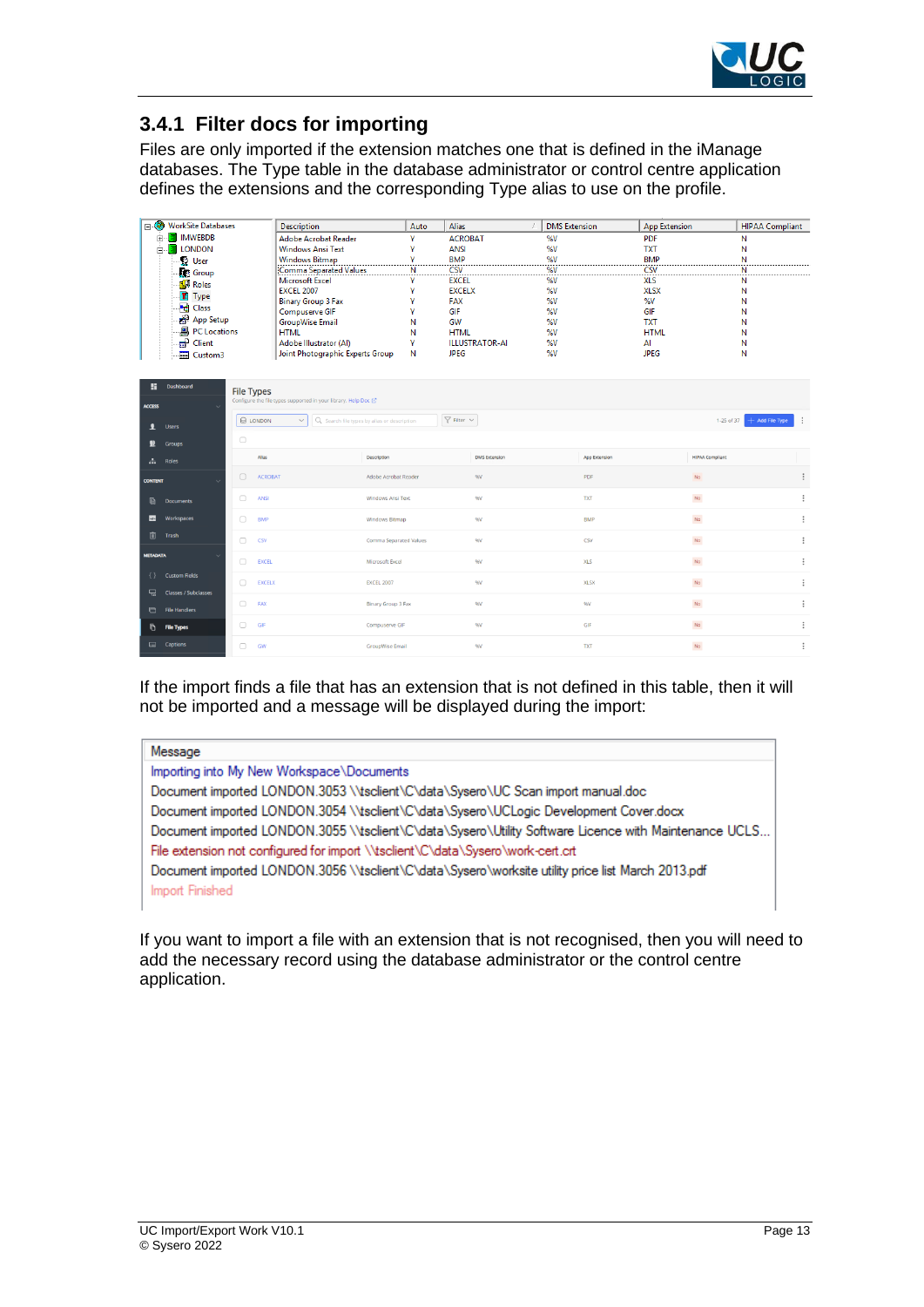

## <span id="page-13-0"></span>**3.5 Logging**

Log files will be created in the %appdata%\UCImportExportWork directory.